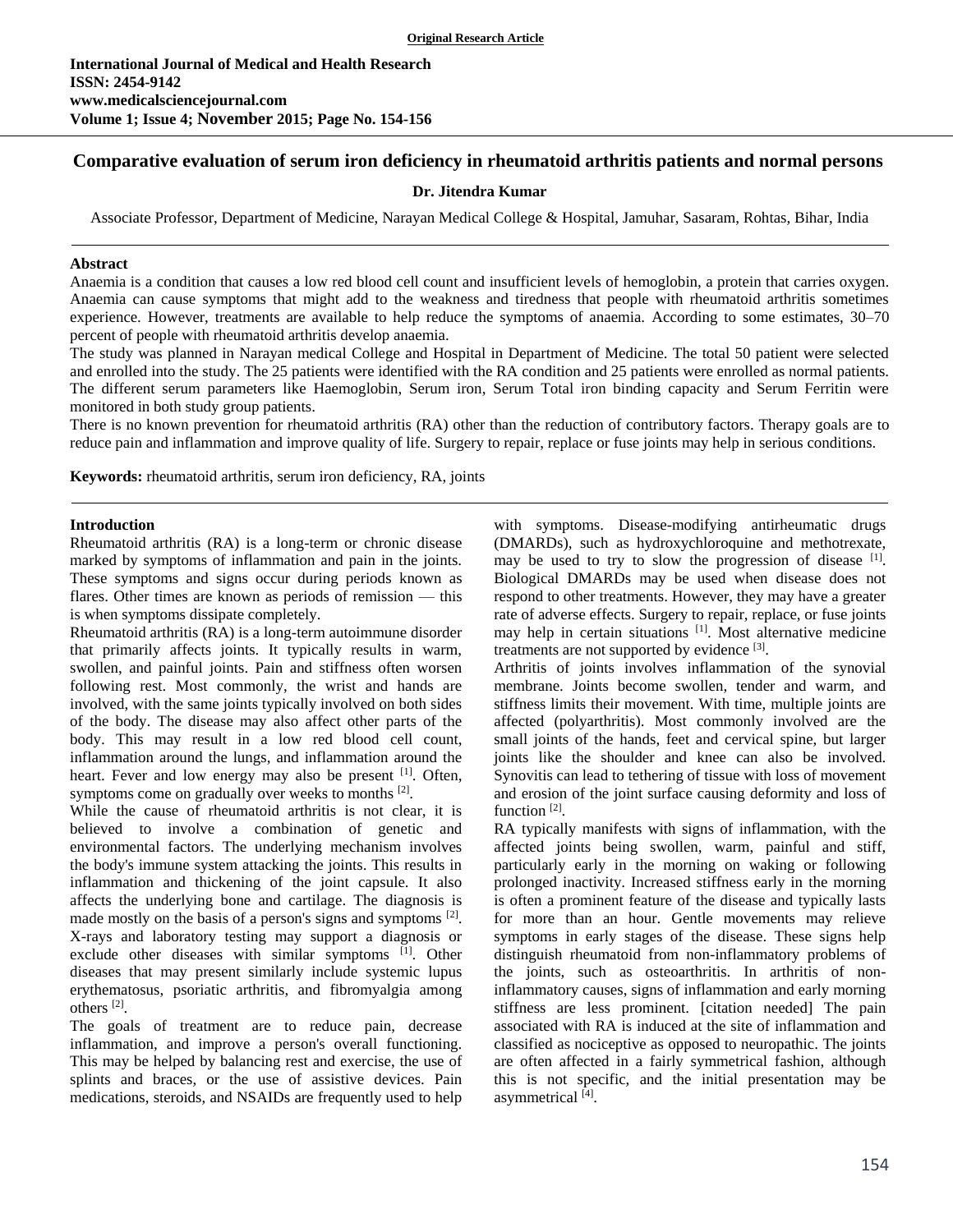

**Fig 1:** Rheumatoid Arthritis Condition

As the pathology progresses the inflammatory activity leads to Tendon tethering and erosion and destruction of the joint surface, which impairs range of movement and leads to deformity. The fingers may suffer from almost any deformity depending on which joints are most involved. Specific deformities, which also occur in osteoarthritis, include ulnar deviation, boutonniere deformity (also "buttonhole deformity", flexion of proximal interphalangeal joint and extension of distal interphalangeal joint of the hand), swan neck deformity (hyperextension at proximal interphalangeal joint and flexion at distal interphalangeal joint) and "Z-thumb." "Z-thumb" or "Z-deformity" consists of hyperextension of the interphalangeal joint, fixed flexion and subluxation of the metacarpophalangeal joint and gives a "Z" appearance to the thumb. The hammer toe deformity may be seen. In the worst case, joints are known as arthritis mutilans due to the mutilating nature of the deformities [5].

Anaemia is a condition that causes a low red blood cell count and insufficient levels of haemoglobin, a protein that carries oxygen. Anaemia can cause symptoms that might add to the weakness and tiredness that people with rheumatoid arthritis sometimes experience. However, treatments are available to help reduce the symptoms of anaemia. According to some estimates, 30–70 percent of people with rheumatoid arthritis develop anaemia.

Based on literature finding this study was planned with the aim to assess the iron deficiency in rheumatoid arthritis patients specially in the middle age patients.

# **Methodology**

The study was planned in Narayan medical College and Hospital in Department of Medicine from June 2014 to Nov 2014. The total 50 patient were selected and enrolled into the study. The 25 patients were identified with the RA condition and 25 patients were enrolled as normal patients. The different serum parameters like Haemoglobin, Serum iron, Serum Total iron binding capacity and Serum Ferritin were monitored in both study group patients. The approval of the institutional ethical committee was taken prior to conduct of this study. All the patients were informed consent.

### **Inclusion criteria**

- 1. Patients who satisfied the American Rheumatologic association criteria 1987, irrespective of haematological signs present or not.
- 2. Age group 30 to 55 years irrespective of sex.
- 3. Duration of disease up to 2 years.

### **Exclusion criteria**

- 1. Previously diagnosed anaemia and treated
- 2. Previously have any other bleeding disorder not related to Rheumatoid arthritis.
- 3. Previously known malignancies, renal failure, haemolytic anaemia any other chronic blood loss like haemorrhoids.

# **Results & Discussion**

The data was collected in the 25 normal patients and 25 rheumatoid arthritis patients and compared as below. The ball *et al*. detected a mild inflammatory reaction in the synovial membrane with some synovial membrane with some synovial proliferation five to eighteen hours after the iron dextran injection. The iron was in the form of ferritin and haemosiderin and persisted for these months after the injection [6]. Muirden and coworkers showed that synovial cells in culturecan ingest haemoglobin prepared from heamolysed red cells and the subsequent appearance of ferritin in these cells implied that they were able to synthesise apoferritin. The authors suggested that both the synthesis of ferritin and breakdown of Haemoglobin take place within the same lysosome and that iron from lysed erythrocytes is likely to be an important source of the iron deposits in the rheumatoid synovid <sup>[7]</sup>. Muirden and Senator suggested that iron deposits in Rheumatoid Arthritis arise from continued oozing of blood from the vascular granulation tissue into the synovial cavity  $[8]$ . In highly inflamed rheumatoid joints, simple bearing or the stress of motion may be the hyperplastic villi and synovial fold to bleeding. These large deposits only have a considerable contributory to anaemia and pathogenesis of this disease.

Iron-deficiency anaemia in patients with rheumatoid arthritis may be difficult to distinguish from the hypochromic, microcytic anaemia found in patients with any chronic